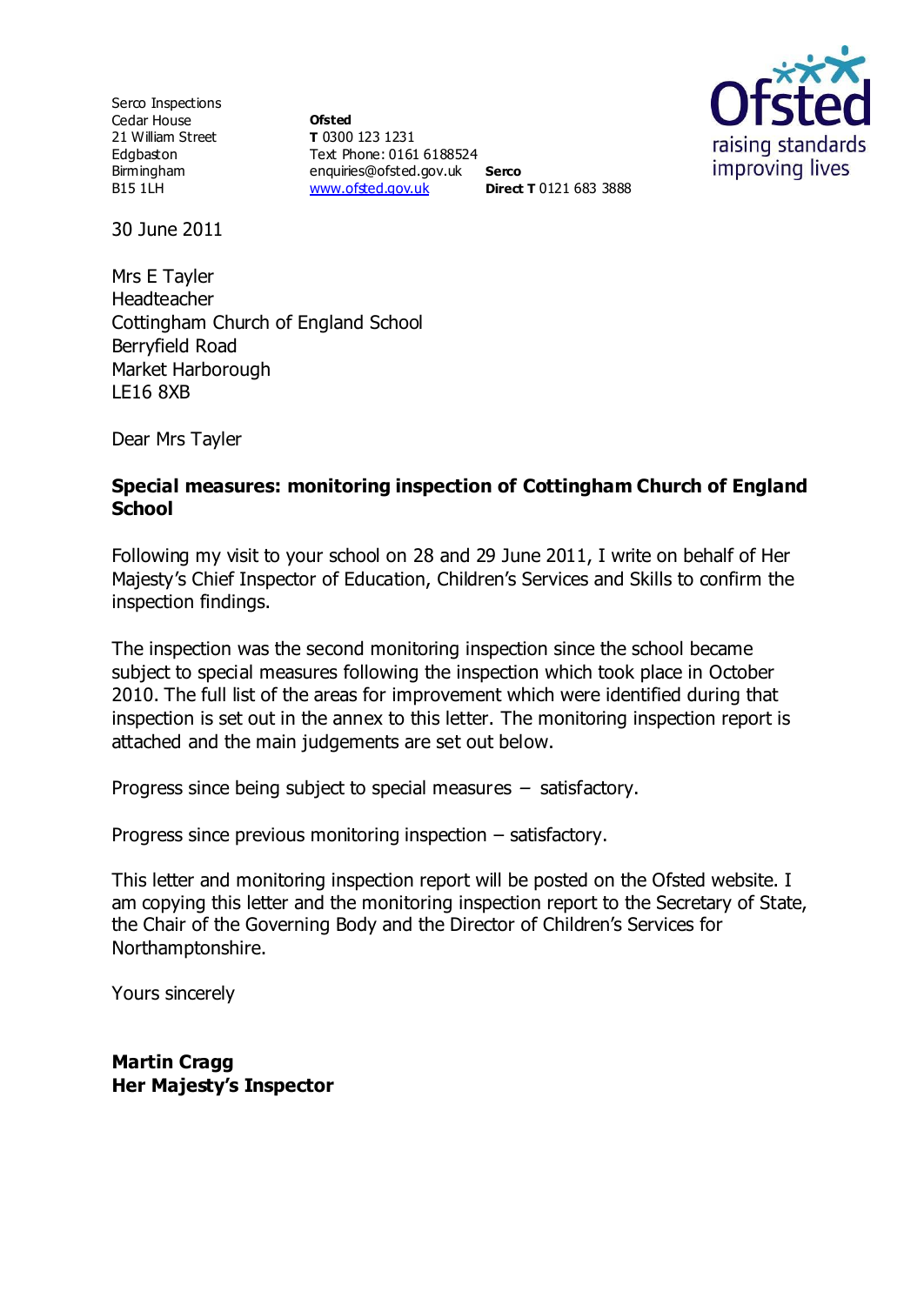

# **Annex**

## **The areas for improvement identified during the inspection which took place in October 2010**

- Raise attainment in writing, mathematics and science across the school by ensuring that teachers use assessment information to plan learning that matches pupils' different abilities, especially in providing challenge for moreable pupils.
- Raise the quality of teaching to at least satisfactory by ensuring teachers:
	- identify precise learning objectives and success criteria and share these with pupils so that they and their parents know clearly how well they are doing and how to improve
	- adjust teaching methods and curriculum activities so that they systematically build pupils' learning and skills.
- Strengthen the effectiveness of subject leadership and the Early Years Foundation Stage so that rigorous checks of pupils' achievement and progress lead to actions that result in improvements to teaching and the curriculum.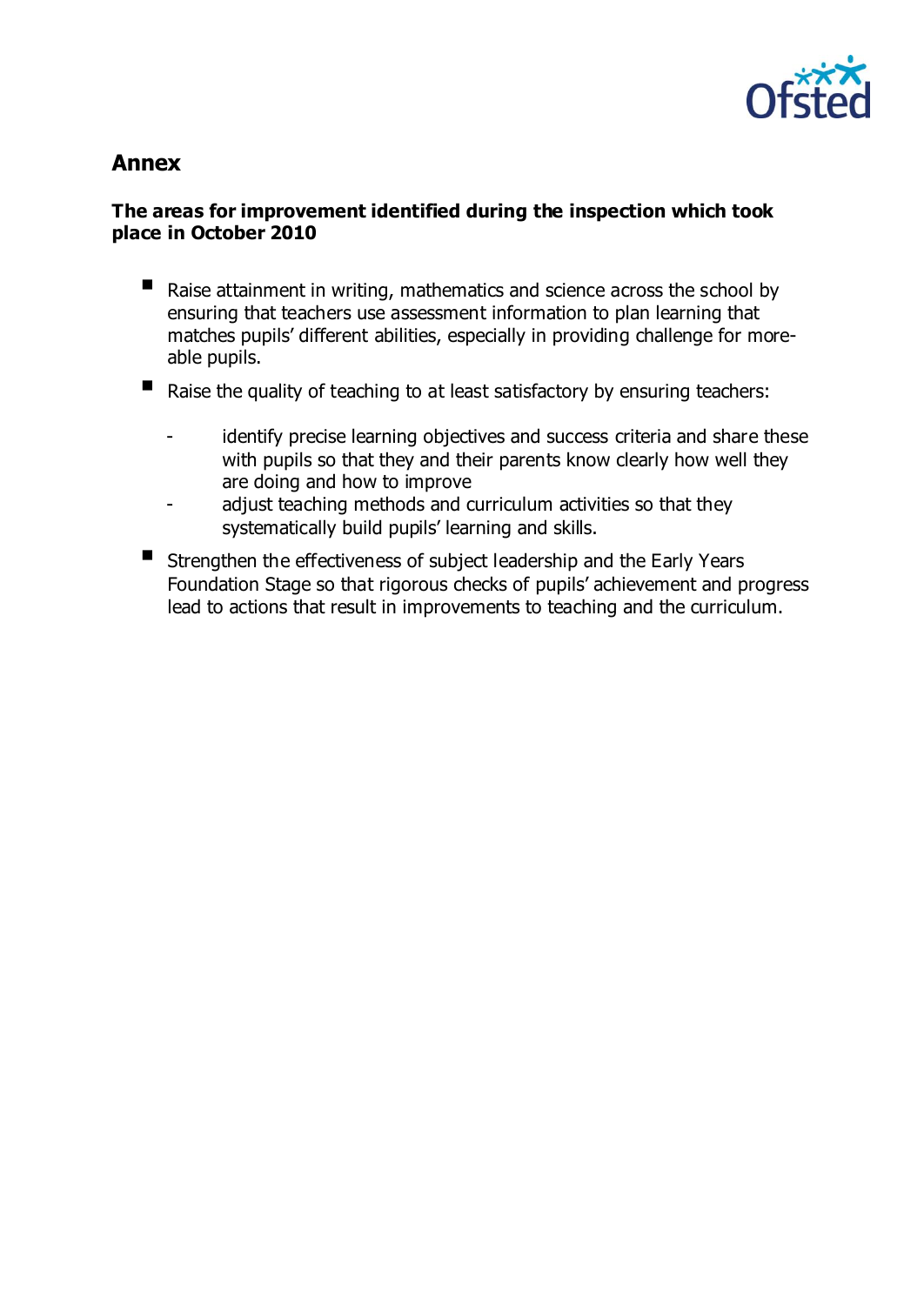

# **Special measures: monitoring of Cottingham Church of England School**

# **Report from the second monitoring inspection on 28 June 2011**

#### **Evidence**

Inspectors observed the school's work, scrutinised documents and met with the headteacher, staff, groups of pupils, the Chair and Vice Chair of the Governing Body and representatives from the local authority.

#### **Context**

One class teacher has been absent ill since the last monitoring visit. Since Easter, this class has been taught by an experienced teacher who has returned from a career break.

#### **Pupils' achievement and the extent to which they enjoy their learning**

Teachers assess and record pupils' performance regularly. They now use specific criteria to review pupils' progress and note when these have been achieved on sheets kept in pupils' English and mathematics books. This approach has recently been extended to include science. The information is increasingly used by teachers to refine lesson planning and to match work to pupils' needs. However, the quality of this planning, although improved, is still inconsistent and work does not always challenge more-able pupils sufficiently or is too hard for some pupils with special educational needs and/or disabilities.

The school's assessment information indicates that attainment for Year 6 pupils is on track to match or slightly exceed that of 2010, especially in mathematics. If national test results for Year 6 pupils confirm the school's assessment then attainment is broadly average. Children at the end of the Early Years Foundation Stage have knowledge, understanding and skills which are broadly average for their age, although writing is a weaker aspect for a small number of boys. The school's assessment information indicates that Year 6 pupils are making satisfactory progress from the end of Year 5, although it is not as strong from the end of Year 2. They make better progress in mathematics than in English. Across other years, pupils' progress varies from good to satisfactory. However, it is often less rapid in reading than in writing and mathematics. Although the proportion of pupils making more than expected progress is increasing, it is not high enough to ensure that pupils make good progress overall.

In lessons, pupils show mainly positive attitudes to learning. They settle to work promptly and most listen well. However, a few lose concentration when they are expected to listen for long periods or if they are not sufficiently clear what they are expected to do. Pupils collaborate well in pairs and small groups and enjoy sharing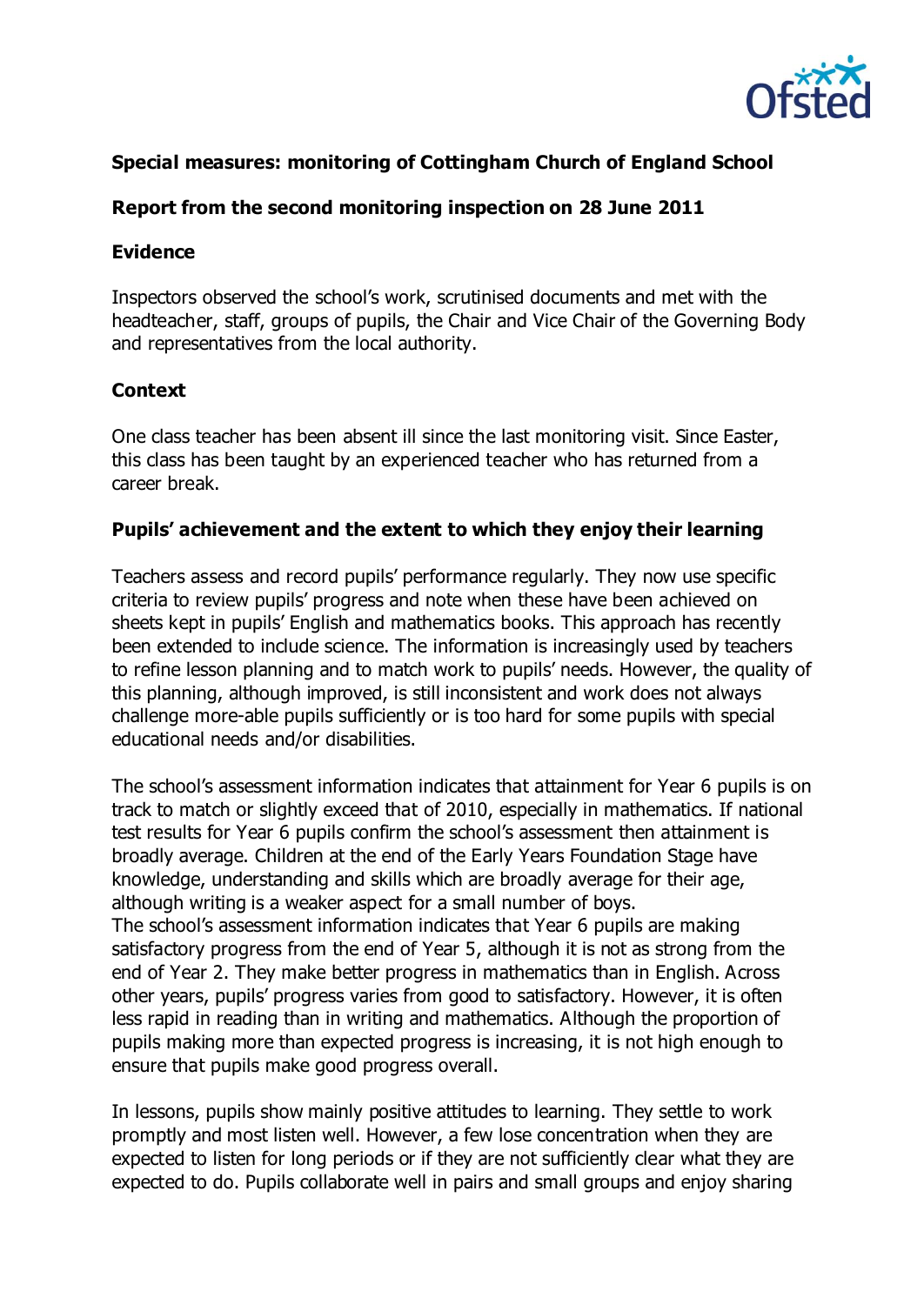

their ideas. They increasingly respond well to teachers' questions; they try to explain their ideas and answer in greater detail. They are becoming more confident in assessing their own work.

Progress since the last monitoring inspection on the areas for improvement:

 Raise attainment in writing, mathematics and science across the school **–** satisfactory.

## **Other relevant pupil outcomes**

In discussions, pupils are positive about the school and say that it has improved over the year. They enjoy the good range of additional activities, including educational visits, and the regular visitors. They particularly enjoyed inviting fathers into school to help celebrate Fathers' Day. Older pupils are proud of the range of responsibilities they take on to help the school run smoothly, for example as playground leaders, organising recycling activities and setting up assemblies. Pupils mostly behave well and respond appropriately to teachers' instructions. Their attendance remains above average.

# **The effectiveness of provision**

Teaching is improving. More good teaching was seen during this visit but the majority remains satisfactory and reflects the satisfactory progress made by most pupils. Teachers routinely share learning objectives with pupils and, increasingly, they involve them in developing criteria by which they will know when they have been successful. On occasions, these criteria are clearly linked to the different levels at which pupils are working. For example, Year 6 pupils evaluated the level at which they were working in mathematics using criteria they had discussed earlier in the lesson.

Since the last monitoring visit, in conjunction with local authority staff, the school has provided training for teachers on guided group work, using questions effectively, improving marking and introducing 'learning logs'. As a result, teachers now use a wider range of questions to develop pupils' thinking and to encourage them to explain their ideas. For example, Year 2 pupils were challenged to explain what they knew about the key features of two-dimensional shapes before applying this knowledge to explore three-dimensional shapes.

Teachers' marking now focuses more sharply on how pupils might improve their work. While there is still some variation across classes, teachers increasingly give pupils' specific targets for improvement and are beginning to challenge pupils with extension questions or practice of particular skills. However, it is not always clear where and how pupils respond to these prompts. This improvement in target setting has been supported by the introduction this term of 'learning logs' in which pupils record the next steps they need to make in their learning at the end of each week.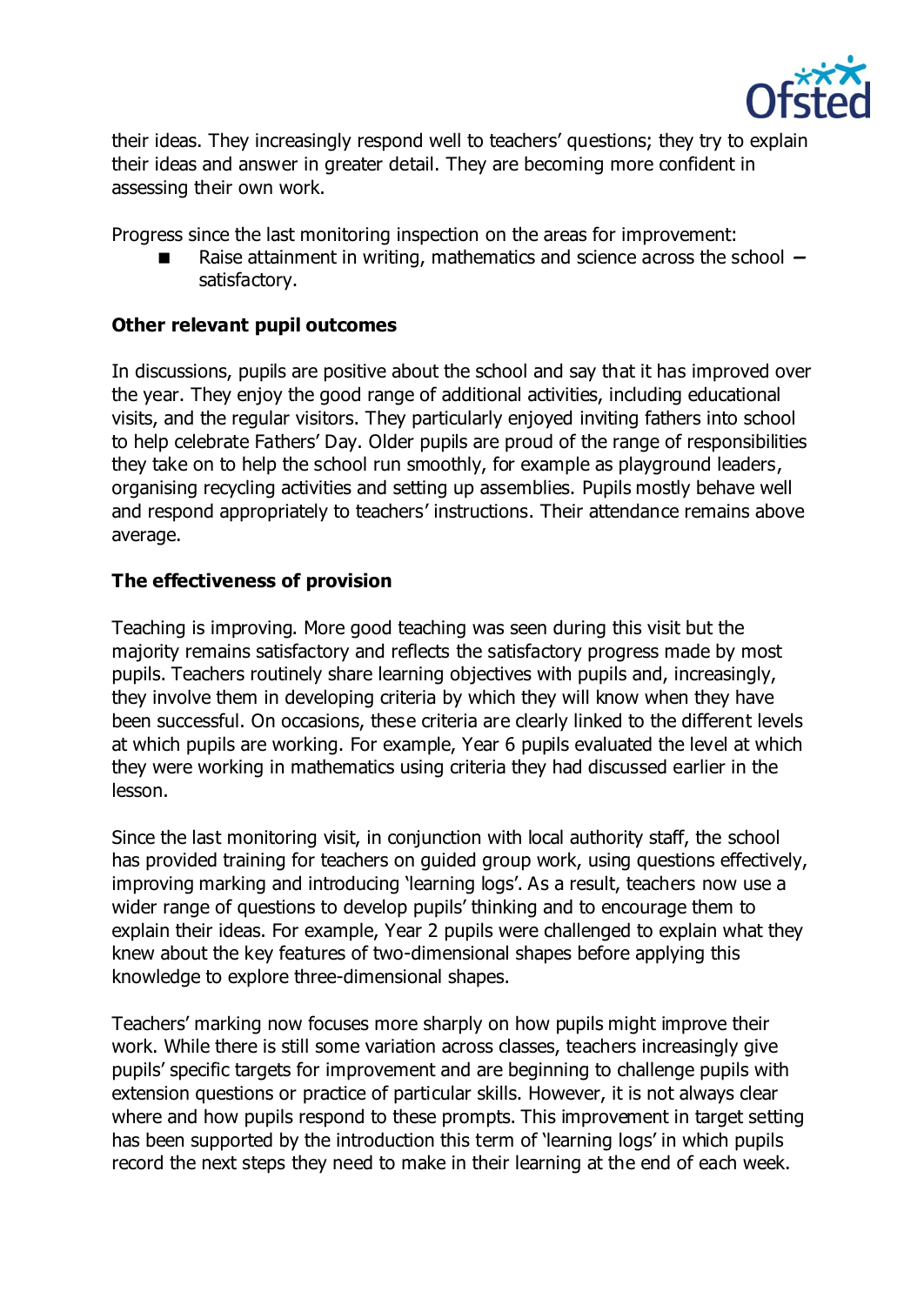

They take the log home to share with their parents or carers, who may then encourage or help them to practise the skills they have identified. Pupils are very positive about the logs and say that the extra practice helps to build their confidence.

Pupils enjoy the opportunity to learn through broader themes. For example, in the recent Second World War theme, pupils applied mathematical skills when planning and buying ingredients for cookies before using accurate measuring skills in cooking. Pupils also used writing skills in different contexts but teachers' marking of this thematic work is not as rigorous as it is in English. Close review of pupils' progress is increasingly used to identify pupils who need additional support and to tailor that support to tackle particular areas of weakness.

Progress since the last monitoring inspection on the areas for improvement:

Raise the quality of teaching to at least satisfactory**–** satisfactory.

# **The effectiveness of leadership and management**

The headteacher continues to set a clear direction and high expectations for the school. She uses the regular monitoring of performance and review of pupils' progress to inform the concise action plans which are carefully focused on the main priority areas for improvement. The headteacher has a thorough understanding of the school's strengths and weaknesses. She has initiated regular and relevant training for staff. She evaluates the implementation and impact of new approaches through a range of monitoring activities including scrutiny of pupils' work and 'learning walks' in classrooms. She reports on this progress to the governing body whose members increasingly visit the school to see developments directly and meet with pupils. They now ask challenging and relevant questions in meetings to check how well the school is performing.

A wider range of teachers now have responsibilities for subjects or aspects of the school's work. The leadership of the Early Years Foundation Stage has reverted to an experienced teacher who returned from a career break at Easter. However, most of the roles are relatively newly established and teachers are in the early stages of developing leadership expertise. Teachers receive support and training from local authority staff and are beginning to develop action plans for their areas of responsibility. Those who have held their roles for longer than this term have monitored aspects of work such as how teachers use pupil-progress sheets in mathematics or the effectiveness of marking. These teachers are beginning to take on greater accountability for the quality of provision and outcomes in their areas. However, the headteacher, supported by the deputy headteacher, provides the main impetus for improvement and detailed evaluation of performance.

Progress since the last monitoring inspection on the areas for improvement: